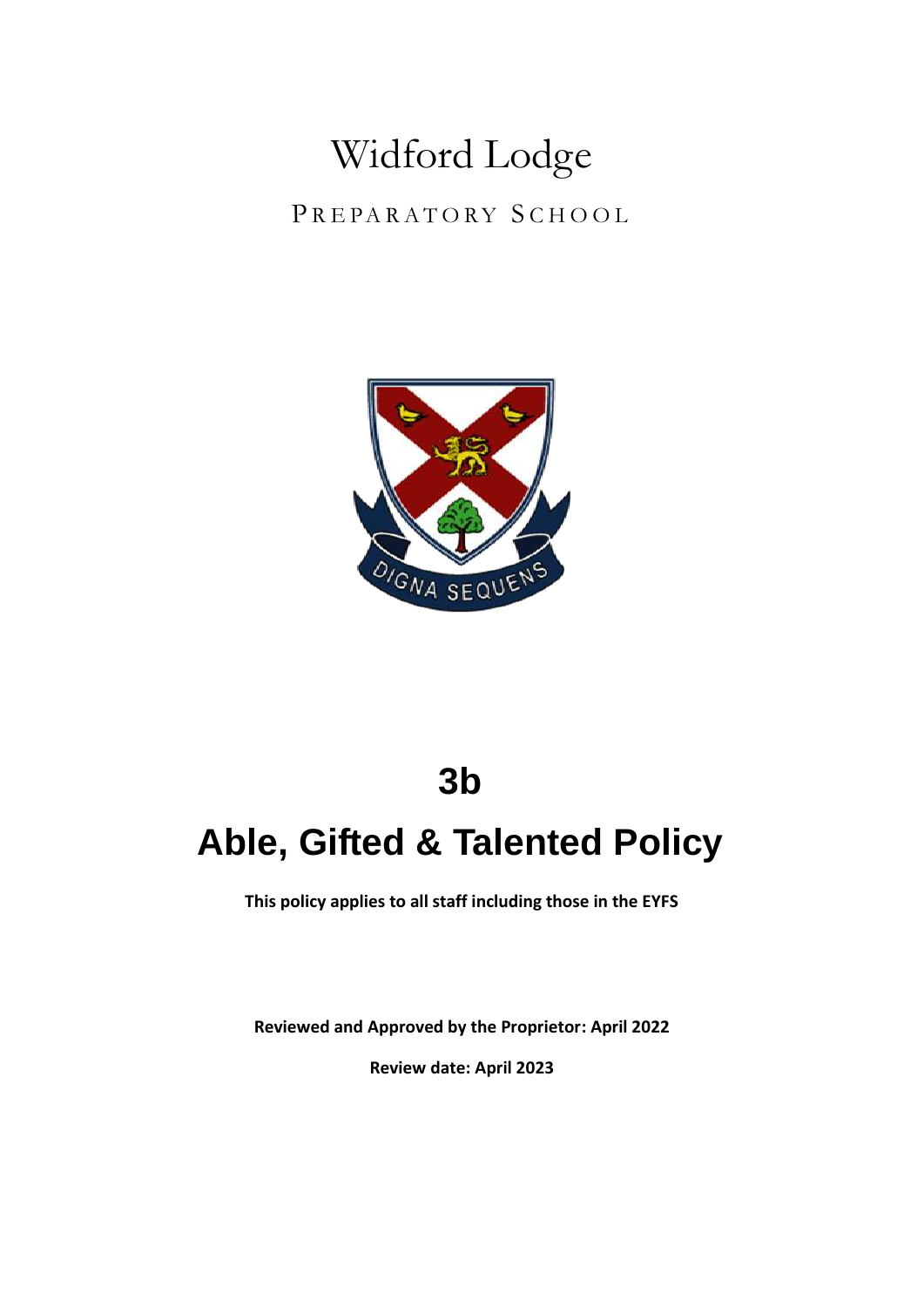#### **Introduction**

At Widford Lodge we aim to provide a broad and balanced curriculum that is appropriate to the needs and abilities of all of our children. Teaching and learning is planned in such a way that it enables each child to reach for the highest level of personal achievement. This policy helps to ensure that we recognise and support the needs of those children in our school who have been identified as able, gifted and talented.

We respect the rights of all children in our school, irrespective of differences in ability, to access a number of areas of learning, and to develop the knowledge, skills and understanding and attitudes that are necessary for their self-fulfilment and eventual development into active and responsible adults.

The mission statement of our school talks of valuing the individuality of all children. The aims of our school make specific reference to teaching and learning that takes into account the needs of all children. They also identify the commitment to giving all our children every opportunity to achieve the highest of standards. This policy guides the way in which this happens for our able, gifted and talented children.

#### **Aims and Objectives**

Through this policy we aim to:

- Ensure that we recognise and support the needs of our children
- Enable children to develop their full potential
- Offer children opportunities to generate their own learning
- Ensure that we challenge and extend the children through the work that we set them
- Monitor and track progression using our A G&T Tracker Forms. Targets set termly where possible
- Encourage children to think and work independently using critical thinking skills and to embrace a growth mind-set
- Stimulate children through extra-curricular activities and through curriculum enrichment
- Foster a love of learning and the pursuit of excellence
- Work in partnership with parents and relevant agencies
- Develop children's spiritual, moral, social and cultural experiences

# **Definitions**

In these guidelines the term 'gifted' refers to a child who has a broad range of achievement at a very high level in one or more subjects. Those children who are gifted often have very well developed learning skills. The term 'talented' refers to a child who excels in one or more specific fields, such as sport, music and drama, but does not perform at a high level across all areas of learning. The term 'able' refers to a child who achieves, or has the ability to achieve, academic results significantly higher than the average for their age group.

The term metacognition refers to children thinking about thinking, knowing what learning means and taking charge of their learning because of that knowledge. It is a self-evaluation in which children are observers and critics of their own performance in the classroom.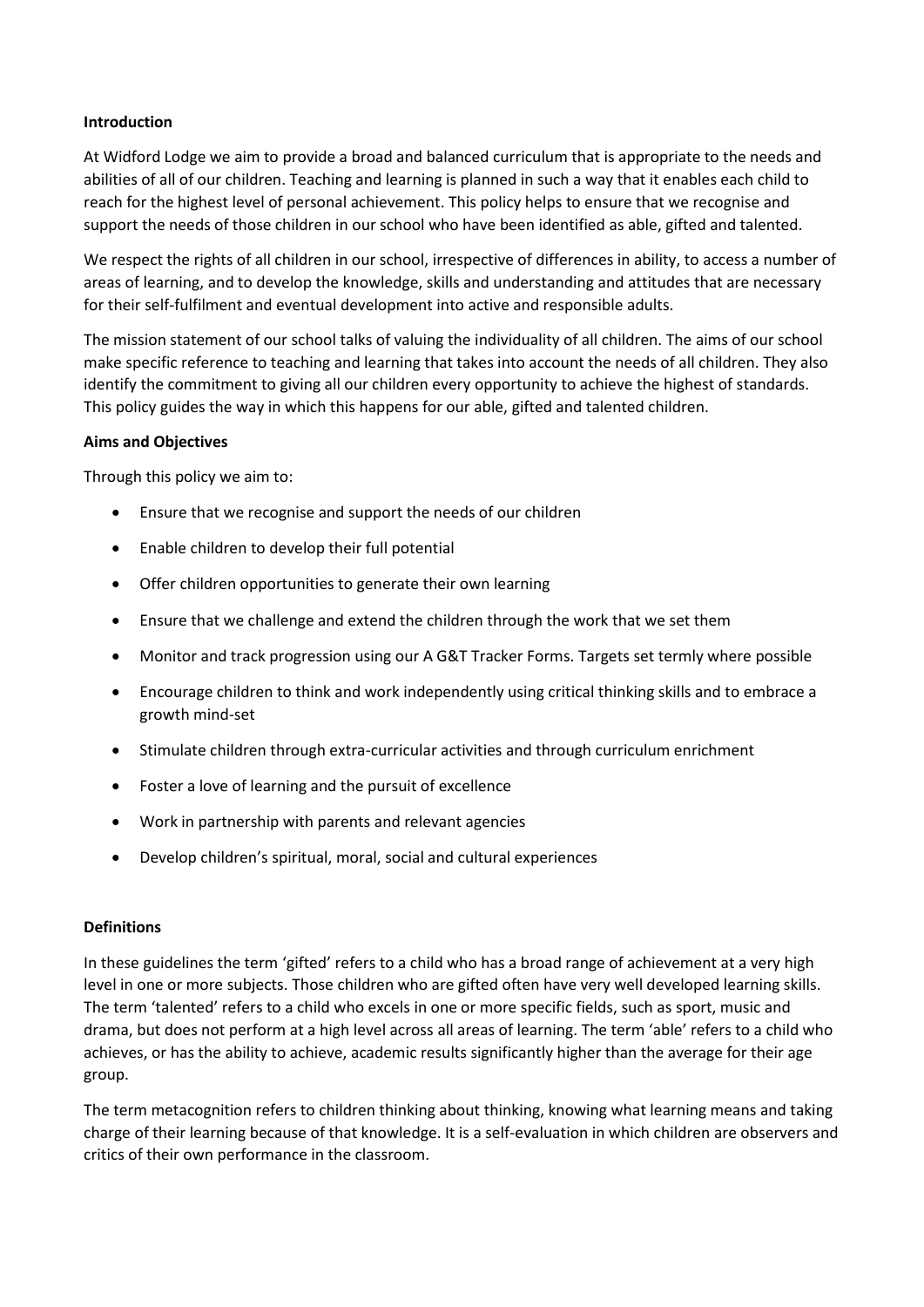# **Identification of Able, Gifted and Talented Children**

In order to identify able, gifted and talented children we use a variety of methods. The identification process is ongoing and begins when the child joins our school. Each child's pre-school record gives details of their achievements and interests in particular areas. Parents provide valuable information about their child's strengths. There are discussed at parents' evenings and in reports.

Signs of high ability include, but are not limited to: being well ahead of their peers in the basic skills of speaking, writing and handling numbers; being able to concentrate for long periods of time on material that interests them; having a retentive memory; thinking quickly and approaching problems flexibly; using abstract ideas at an early age; enjoying complexity; showing intolerance of illogicality; being self-critical and critical of others; having an unusual or highly developed sense of humour; showing exceptional proficiency in creative, artistic, musical or physical activities.

When children start in the Pre Prep, teachers are encouraged to consider the following checklist, which has been discussed and reflected on in staff meetings, to form part of the school's policy and approach to identification.

#### **Widford Lodge Able, Gifted and Talented Identification Checklist**

#### **English**

Pupils who are gifted in English are likely to show some or all of the following characteristics

- Writing or talking in imaginative and coherent ways
- Elaborating on and organising content to an extent that is exceptional for their age
- Using any suitable opportunities to produce work that is substantial and obviously the product of sustained, well-directed effort
- Involving and keeping the attention of an audience by exploiting the dramatic or humorous potential of ideas or situations in imaginative ways
- Writing with a flair for metaphorical or poetic expression
- Grasping the essence of particular styles and adapting them to their own purposes
- Expressing ideas succinctly and elegantly, in ways that reflect an appreciation of the knowledge and interests of specific audiences
- Engaging seriously and creatively with moral and social themes expressed in literature
- Creating and sustaining accounts and reasoned arguments at a relatively abstract or hypothetical level, in both spoken and written language
- Justifying opinions convincingly, using questions and other forms of enquiry to elicit information and taking up or challenging others' points of view
- Understanding the nature of language and showing a special awareness of features such as rhyme, intonation or accent in spoken language, and the grammatical organisation of written texts
- Showing an interest and enthusiasm for language study, including an awareness of the relationship between the sounds and words of different languages that are not apparent to most of their peers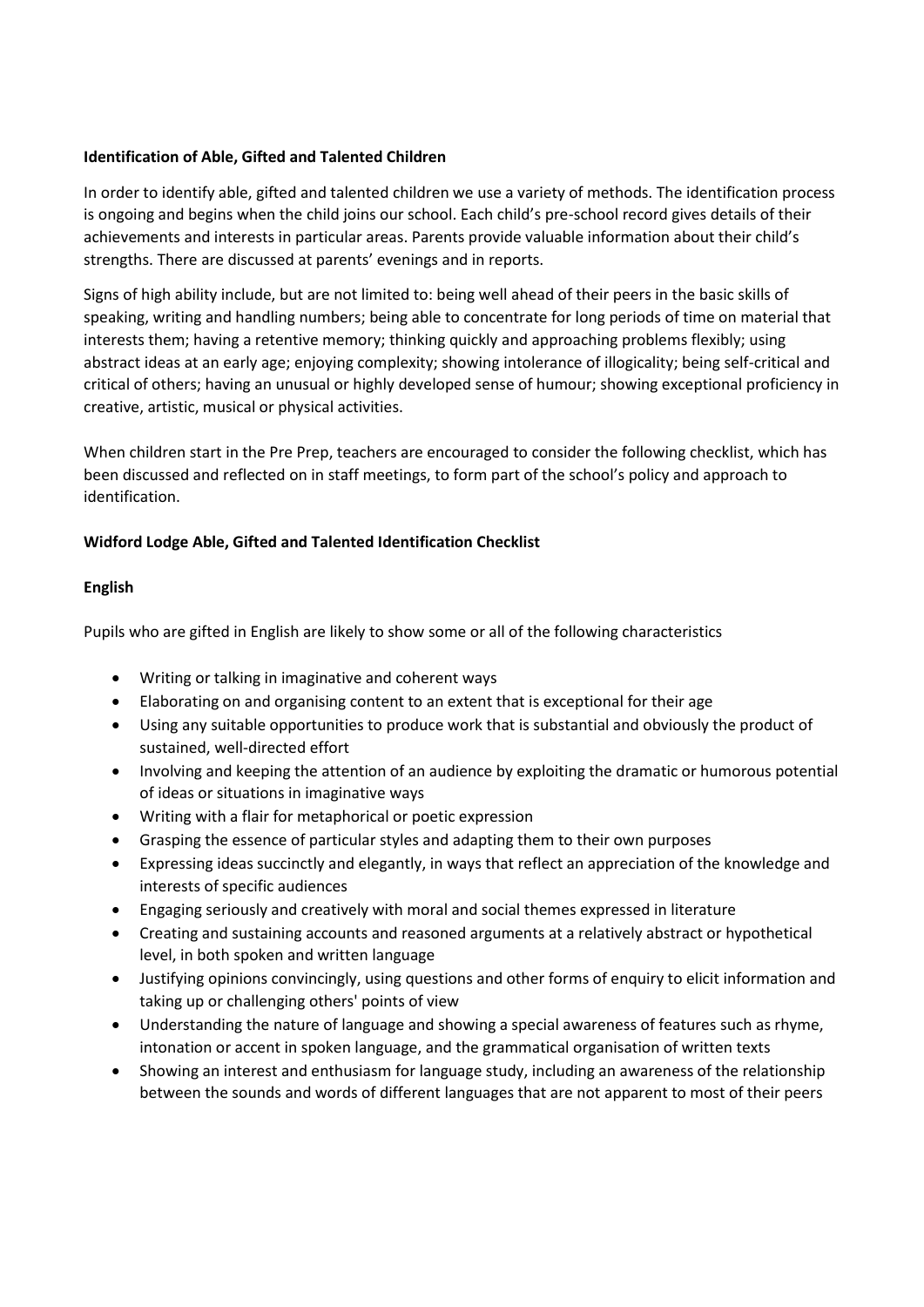# **Mathematics**

Pupils show their special talents in mathematics in a range of ways and at varying points in their development. Pupils who are gifted in mathematics are likely to:

- Learn and understand mathematical ideas quickly
- Work systematically and accurately
- Be more analytical
- Think logically and see mathematical relationships
- Make connections between the concepts they have learned
- Identify patterns easily
- Apply their knowledge to new or unfamiliar contexts
- Communicate their reasoning and justify their methods
- Ask questions that show clear understanding of, and curiosity about, mathematics
- Take a creative approach to solving mathematical problems
- Sustain their concentration throughout longer tasks and persist in seeking solutions
- Be more adept at posing their own questions and pursuing lines of enquiry

#### **Science**

Pupils who are gifted in science are likely to:

- Be imaginative
- Read widely, particularly science or science fiction
- Have scientific hobbies and/or be members of scientific clubs and societies
- Be extremely interested in finding out more about themselves and things around them
- Enjoy researching obscure facts and applying scientific theories, ideas and models when explaining a range of phenomena
- Be able to sustain their interest and go beyond an obvious answer to underlying mechanisms and greater depth
- Be inquisitive about how things work and why things happen (they may be dissatisfied with simplified explanations and insufficient detail)
- Ask many questions, suggesting that they are willing to hypothesise and speculate
- Use different strategies for finding things out (practical and intellectual) they may be able to miss out steps when reasoning the answers to problems
- Think logically, providing plausible explanations for phenomena (they may be methodical in their thinking, but not in their recording)
- Put forward objective arguments, using combinations of evidence and creative ideas, and question other people's conclusions (including their teacher's!)
- Decide quickly how to investigate fairly and manipulate variables
- Consider alternative suggestions and strategies for investigations
- Analyse data or observations and spot patterns easily
- Strive for maximum accuracy in measurements of all sorts, and take pleasure, for example, from reading gauges as accurately as possible (sometimes beyond the accuracy of the instrument)
- Make connections quickly between facts and concepts they have learned, using more extensive vocabulary than their peers
- Understand the concepts of reliability and validity when drawing conclusions from evidence
- Enjoy challenges and problem solving, while often being self-critical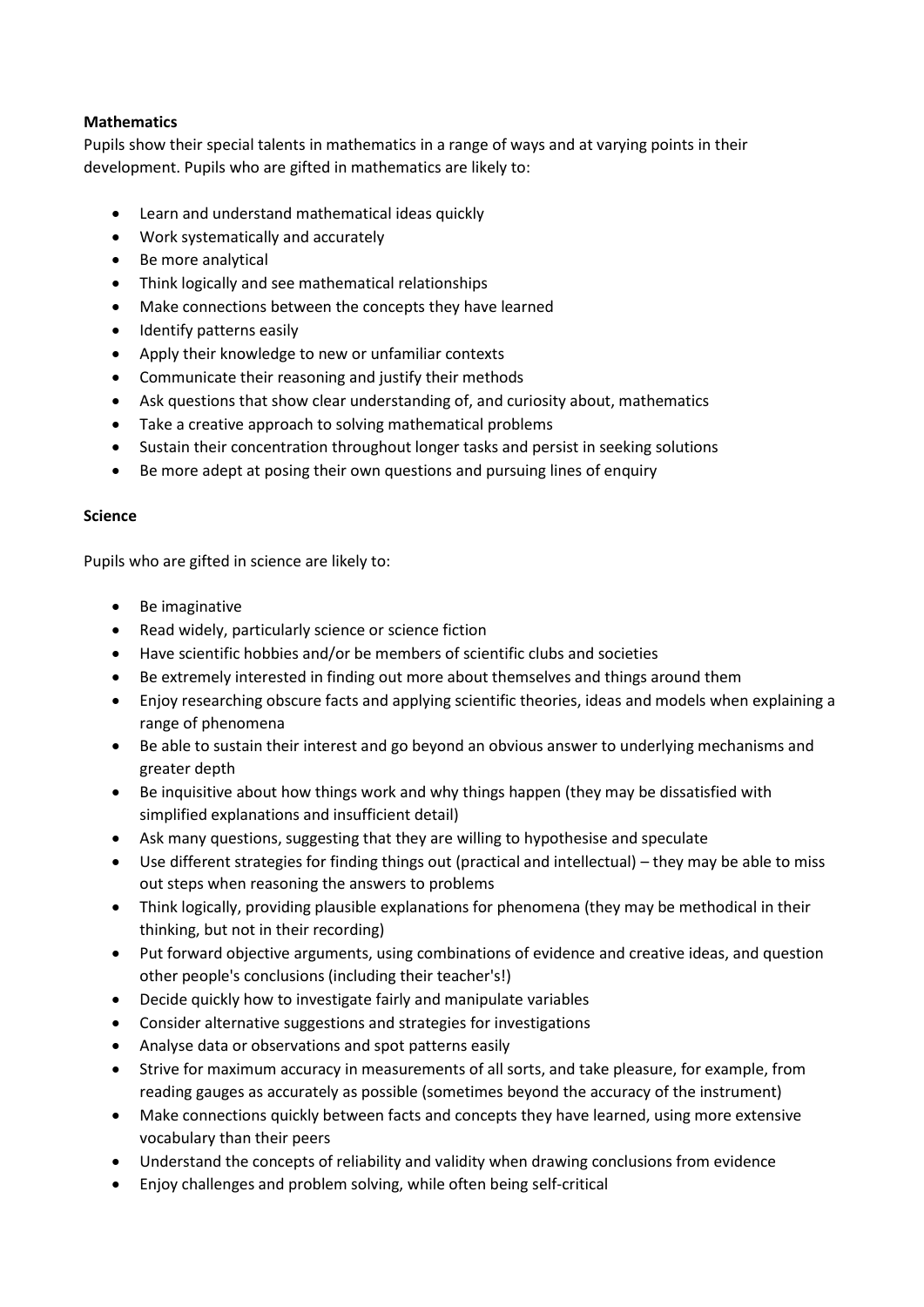Pupils who are gifted in design and technology are likely to:

- Demonstrate high levels of technological understanding and application
- Display high-quality making and precise practical skills
- Have flashes of inspiration and highly original or innovative ideas
- Demonstrate different ways of working or different approaches to issues
- Be capable of rigorous analysis and interpretation of products
- Work comfortably in contexts beyond their own experience
- Teachers may identify pupils who are gifted in design and technology by: performance at an unusually advanced national curriculum level for their age group; the outcomes of specific tasks; the way pupils respond to questions; the questions that pupils ask themselves
- It is important for teachers to allow time for personal interaction with pupils. By observing the techniques and strategies that pupils use to tackle problems, teachers may pick up on gifts that do not come to light through more formal assessment procedures. It is important to acknowledge that these pupils may wish to hide the extent of their gifts

# **Computing**

Pupils who are gifted in Computing are likely to:

- Demonstrate Computing capability significantly above that expected for their age for example, key stage 2 pupils may be comfortable meeting the demands of the key stage 3 curriculum
- Learn and apply new techniques quickly for example, pupils use shortcut keys for routine tasks effectively and appropriately; they quickly apply techniques for integrating applications such as mail merge and databases
- Use initiative to exploit the potential of more advanced features of Computing tools for example, pupils investigate the HTML source code of a website and apply features such as counters or frames to their own web designs
- Transfer and apply ICT skills and techniques confidently in new contexts for example, having learned about spreadsheet modelling in a mathematical context, they recognise the potential of applying a similar model in a science investigation
- Explore independently beyond the given breadth of a Computing topic for example, they decide independently to validate information they have found from a website; having learned control procedures for a simple traffic light model, they extend their procedure to include control of a pedestrian crossing
- Initiate ideas and solve problems, use ICT effectively and creatively, develop systems that meet personal needs and interests for example, they create an interactive fan club website that sends out a monthly newsletter to electronic subscribers (either working on their own, or collaboratively with peers)

**DT**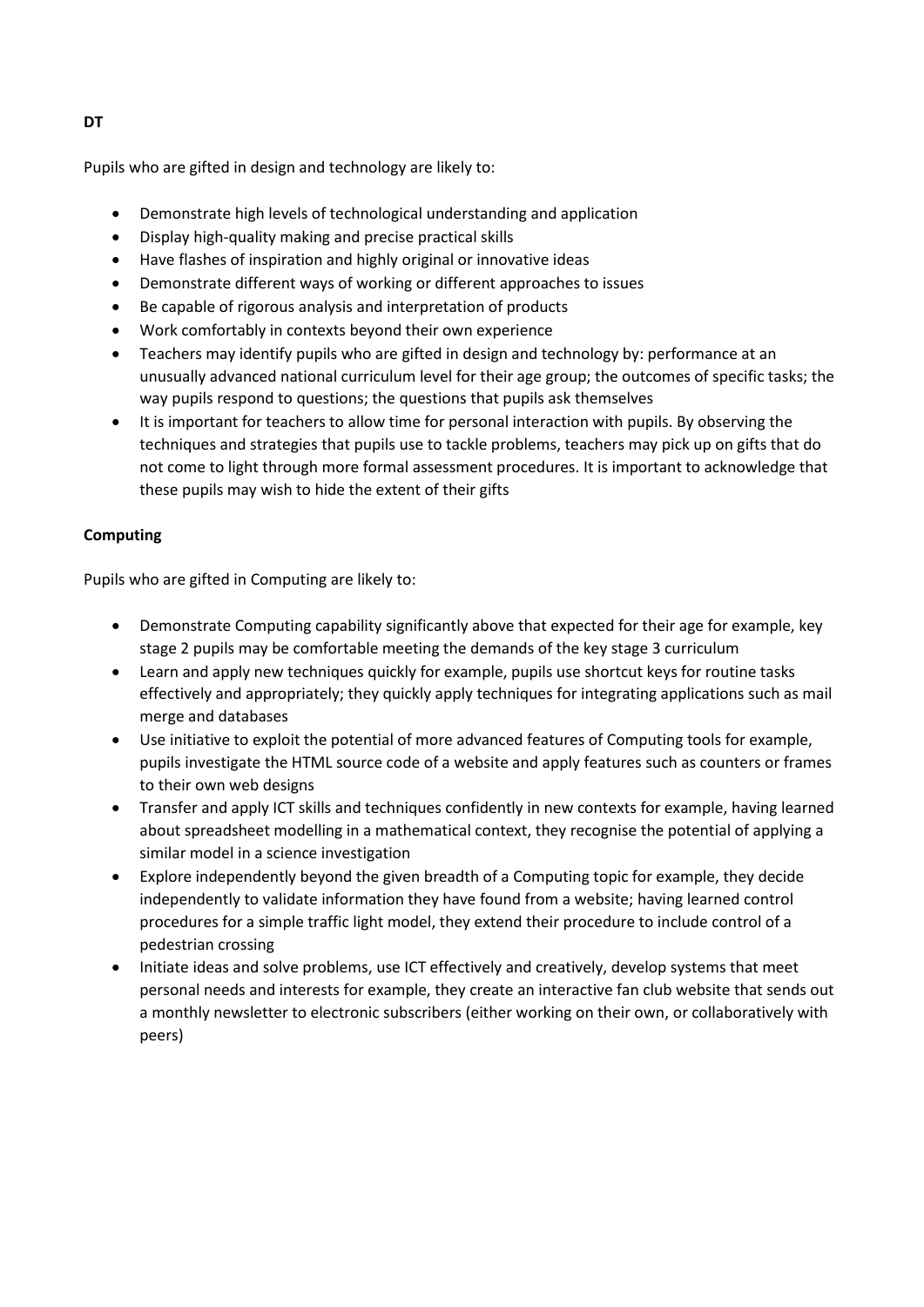#### **History**

Pupils who are gifted in history are likely to show some or all of the following characteristics.

- Show particular skill at inference and deduction when reading texts
- Use subject-specific vocabulary confidently
- Access complex source materials with growing independence
- Have an extensive general knowledge, including a significant amount of historical knowledge
- Develop with ease a chronological framework within which to place existing and new knowledge
- Demonstrate a strong sense of period as a result of study
- Grasp quickly the role of criteria in formulating and articulating a historical explanation or argument
- Understand and apply historical concepts to their study of history
- Appreciate that answers arrived at depend largely on the questions asked
- Recognise how other disciplines can contribute to the study of history and draw readily on what they learn in other subjects to enhance their historical understanding
- Be able to establish and follow a line of enquiry, identifying and using relevant information;
- Be good at reasoning and problem solving
- Think flexibly, creatively and imaginatively
- Show discrimination when selecting facts and evaluating historical evidence
- Manipulate historical evidence and information well
- Appreciate the nature of historical enquiry
- Be intrigued by the similarities and differences between different people's experiences, times and places and other features of the past
- Thrive on controversy, mystery and problems of evidence

# **Geography**

Pupils who are gifted in geography are likely to:

- Understand concepts clearly so that they can apply this understanding to new situations in order to make interpretations, develop hypotheses, reach conclusions and explore solutions
- Understand geographical ideas and theories, and apply them to real situations
- Communicate effectively using both the written and spoken word, conveying knowledge, ideas and understanding in ways that are appropriate to the task and audience (for example, writing formal letters and reports, producing brochures representing particular groups)
- They learn subject specific vocabulary, use it accurately and are able to define words
- Reason, argue and think logically, showing an ability to manipulate abstract symbols and recognise patterns and sequences
- They identify their own geographical questions and establish sequences of investigation
- They understand, and are able to explain, complex processes and interrelationships (for example, within and between physical and human environments)
- Enjoy using graphs, charts, maps, diagrams and other visual methods to present information and transform relief shown by contour lines into three-dimensional models in their minds
- They are competent and confident in using the wide range of visual resources required in geography -- aerial photographs, satellite images, maps of different types and scales
- They have well-considered opinions on issues such as the environment and the inequalities of life in different places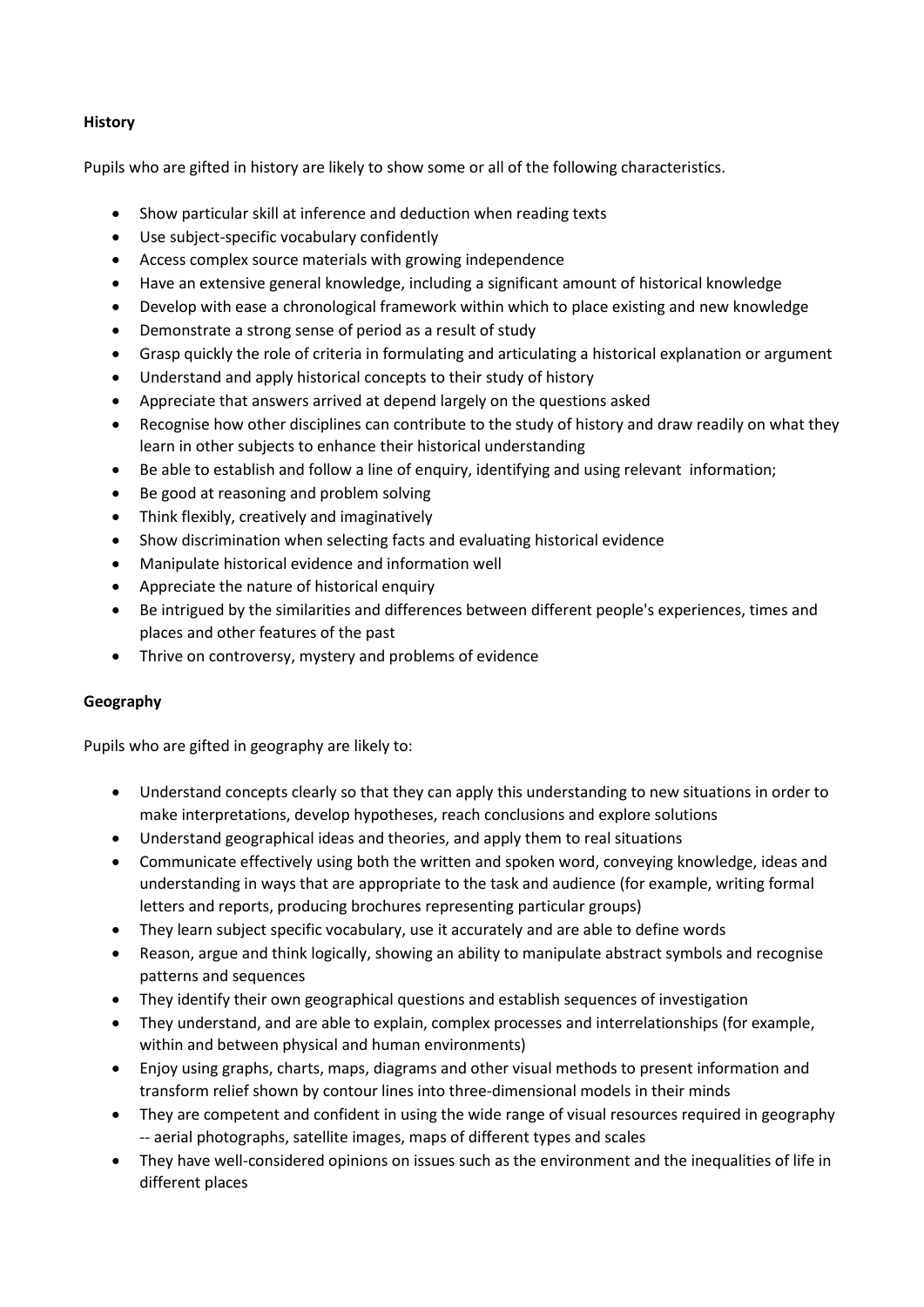Have a wide-ranging general knowledge about the world, with good knowledge of where places are in the world and of topical issues

# **MFL**

Pupils who are gifted in modern foreign languages are likely to:

- Have a strong desire to put language together by themselves and apply principles from what they have learned to new situations, transforming phrases and using them in a different context, often with humour
- Show creativity and imagination when using language so they often extend the boundaries of their knowledge and work beyond what they have learned, not wishing simply to respond and imitate, but to initiate exchanges and to create new language
- Have a natural feel for languages, being willing to take risks and see what works, knowing instinctively what sounds right and what looks right; they are acutely and swiftly aware of the relationship between sound and spelling
- Pick up new language and structures quickly they may have excellent aural and oral skills and may be able to cope with rapid streams of sound and identify key words at an early stage; they may also display outstanding powers of retention, both immediately and from one lesson to the next
- Make connections and classify words and structures to help them learn more efficiently and being able to evaluate new language critically, recognising the grammatical function of words
- Seek solutions and ask further questions to test out their theories and seek to solve linguistic problems, sometimes challenging the tasks set and trying to understand their relevance to the language-learning process
- Have an insight into their own learning style and preference, for example they may say how they like to learn vocabulary or structures; they are clear about the type of tasks they like doing; they may show or display an ability to work independently, without supervision, and to make effective use of reference material
- Show an intense interest in the cultural features of the language being studied and use idiom in the language itself and explore the history and the traditions of the language; some pupils may wish to share their knowledge with their peers

# **Art**

Pupils who are talented in art and design are likely to:

- Think and express themselves in creative, original ways and wanting to follow a different plan to the other pupils, challenge the tasks given, or extend the brief in seemingly unrelated or fantastic directions
- Have a strong desire to create in a visual form and driven by ideas, imagination, flights of fancy, humanitarian concerns, humour or personal experience; they persevere until they have completed a task successfully, with little or no intervention from the teacher.
- Push the boundaries of normal processes to test ideas and solve problems relating to concepts and issues; they explore ways to depict ideas, emotions, feelings and meanings; they take risks without knowing what the outcome will be; they change ideas to take into account new influences or outcomes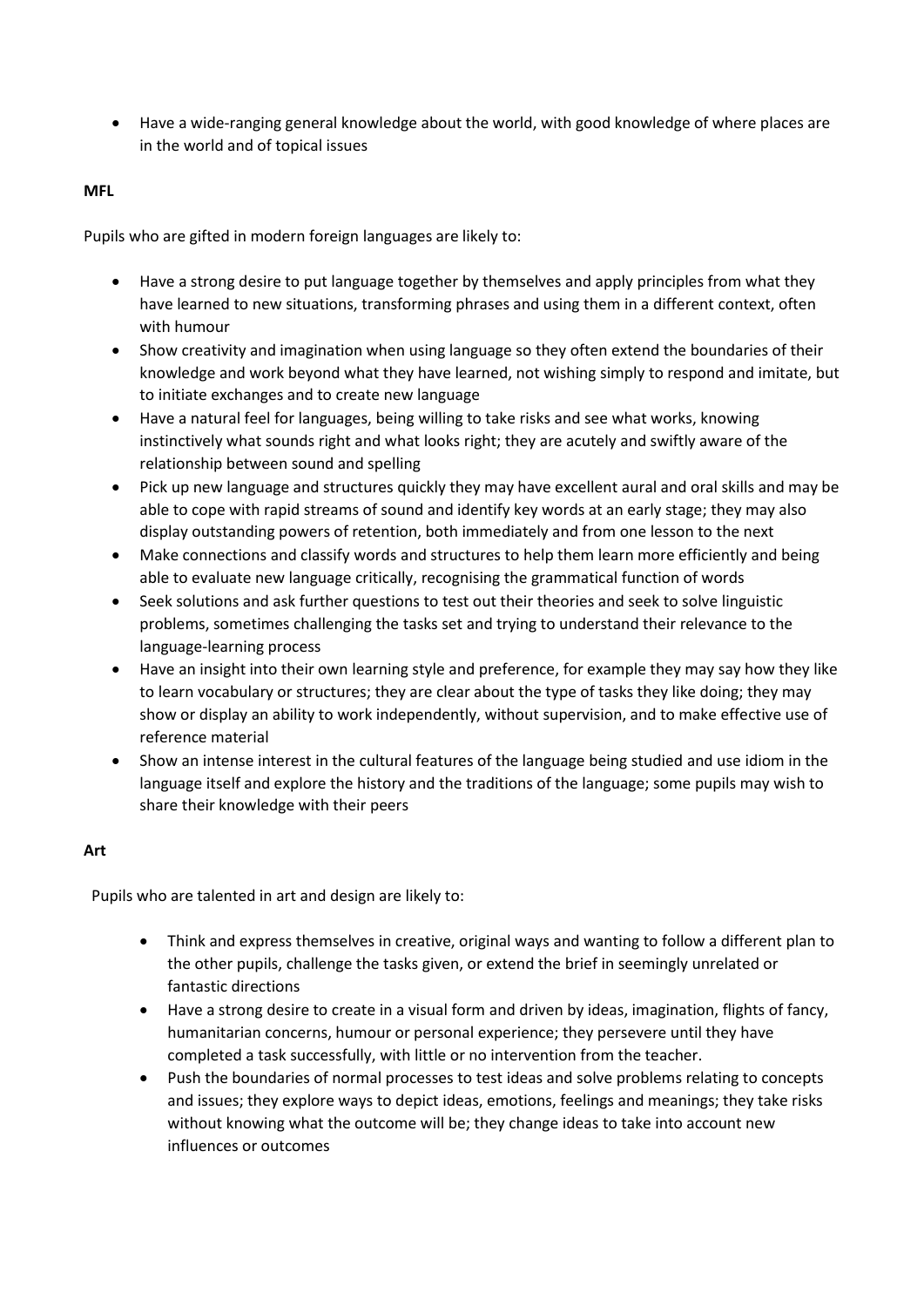- Show a passionate interest in the world of art and design and show an interest in a specific culture (possibly relating to their own cultural background or sense of identity), particular art forms, contemporary culture or youth culture
- Use materials, tools and techniques skilfully and learn new approaches easily.
- They are keen to extend their technical abilities and sometimes get frustrated when other skills do not develop at the same time
- Initiate ideas and define problems; they explore ideas, problems and sources on their own and collaboratively, with a sense of purpose and meaning
- Critically evaluate visual work and other information; they make unusual connections between their own and others' work; they apply ideas to their own work in innovative way
- Exploit the characteristics of materials and processes; they use materials and processes in creative, practical and inventive ways; they explore alternatives and respond to new possibilities and meanings
- Understand that ideas and meanings in their own and others' work can be interpreted in different ways
- They use their knowledge and understanding to extend their own thinking and realise their intentions; they communicate original ideas, insights and views

# **Music**

Pupils who are talented in music are likely to:

- Be captivated by sound and engage fully with music
- Select an instrument with care and then be unwilling to relinquish the instrument.
- Find it difficult not to respond physically to music
- Memorise music quickly without any apparent effort, be able to repeat more complex rhythmical and melodic phrases given by the teacher and repeat melodies (sometimes after one hearing)
- Sing and play music with a natural awareness of the musical phrase -- the music makes sense
- Demonstrate the ability to communicate through music, for example to sing with musical expression and with confidence
- Show strong preferences, single-mindedness and a sustained inner drive to make music

# **R.E**

Pupils who are gifted in R.E. are likely to:

- Show high levels of insight into, and discernment beyond, the obvious and ordinary
- Make sense of, and draw meaning from, religious symbols, metaphors, texts and practices
- Be sensitive to, or aware of, the numinous or the mystery of life, and have a feeling for how these are explored and expressed
- Understand, apply and transfer ideas and concepts across topics in RE and into other religious and cultural contexts

In more general terms, they may also:

- Have highly-developed skills of comprehension, analysis and research;
- Show quickness of understanding and depth of thought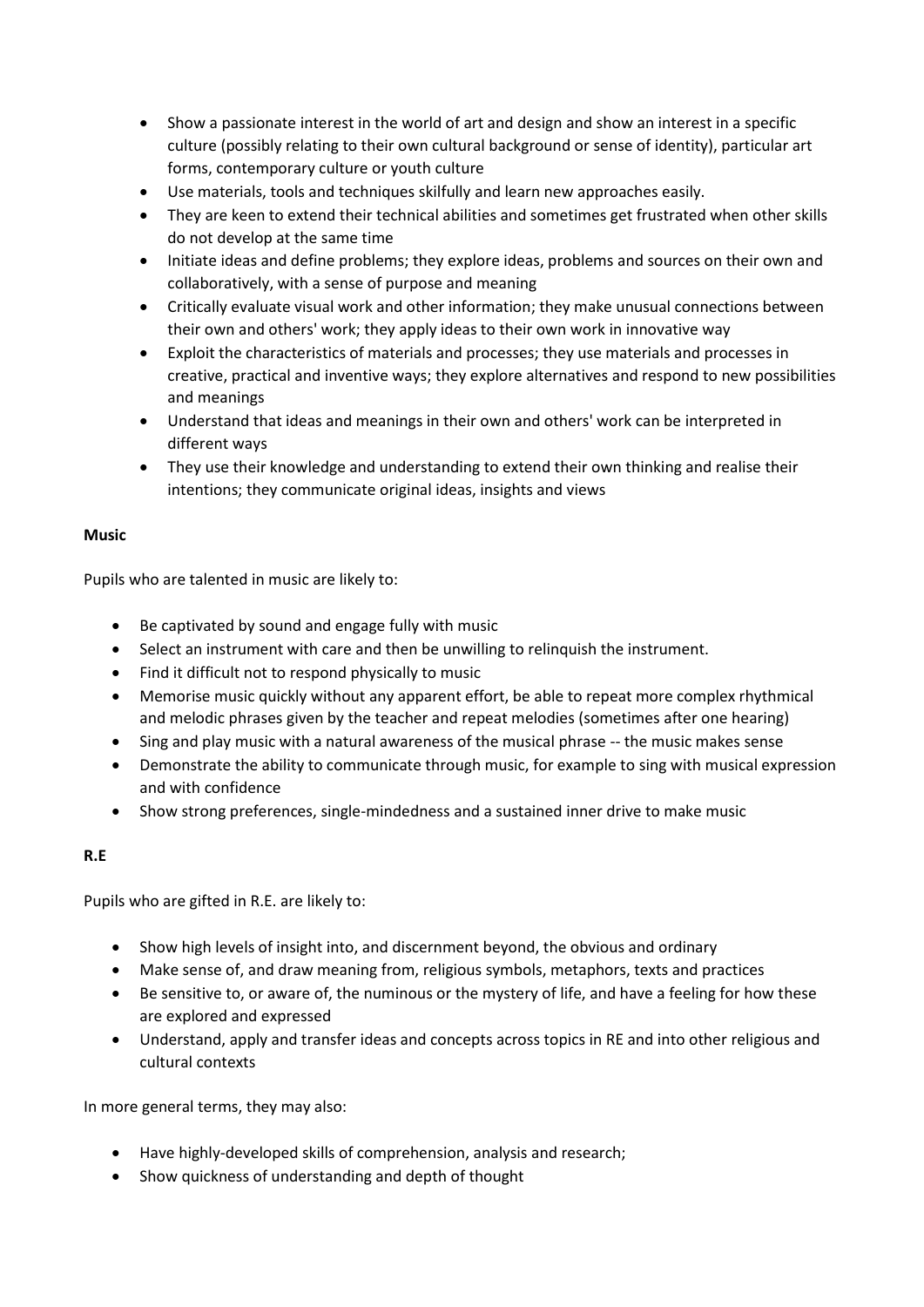# **Sport**

Pupils who are talented in Sport are likely to show many or all of the following characteristics in their performance and approach to PE, sport and dance.

- Be confident in themselves and in familiar contexts
- Take risks with ideas and approaches, and be able to think 'outside the box'
- Show a high degree of motivation and commitment to practice and performance.
- Be intelligent, independent, thoughtful performers, actively forming and adapting strategies, tactics or compositions
- Be able to reflect on processes and outcomes in order to improve performance, understanding the close and changing relationship between skill, fitness and the tactics or composition of their performance
- Be good decision-makers and able to take the initiative, often showing high levels of autonomy, independence and leadership
- Be creative, original and adaptable, responding quickly to new challenges and situations, and often finding new and innovative solutions to them
- Have a high degree of control and coordination of their bodies
- Show strong awareness of their body in space
- Combine movements fluently, precisely and accurately in a range of contexts and activities

Some pupils may have unusual abilities in specific aspects of the programme of study or areas of activity, such as:

- Evaluating and improving performance through leadership
- Acquiring, developing and performing advanced skills and techniques
- Conceptual understanding, shown through the sophisticated selection and application of advanced skills, tactics and compositional ideas for their age
- Particularly high levels of fitness for their age, in both specific and general areas
- Specific strengths in general areas, such as games activities or dance activities

Furthermore, tests are rule-of-thumb indicators in some instances (e.g. linguistic and mathematical skills). Children undertake mid and end of year tests annually, and these can give an indication of how well a child is performing.

Evidence from pupils' work or performance gives a good insight into ability. This includes work completed in and out of school.

Observation by teaching staff, classroom assistants, club leaders etc. plays an important role in the identification of able and gifted and talented children. Staff are encouraged to put forward names throughout the academic year for discussion as to whether the child should be included on the register.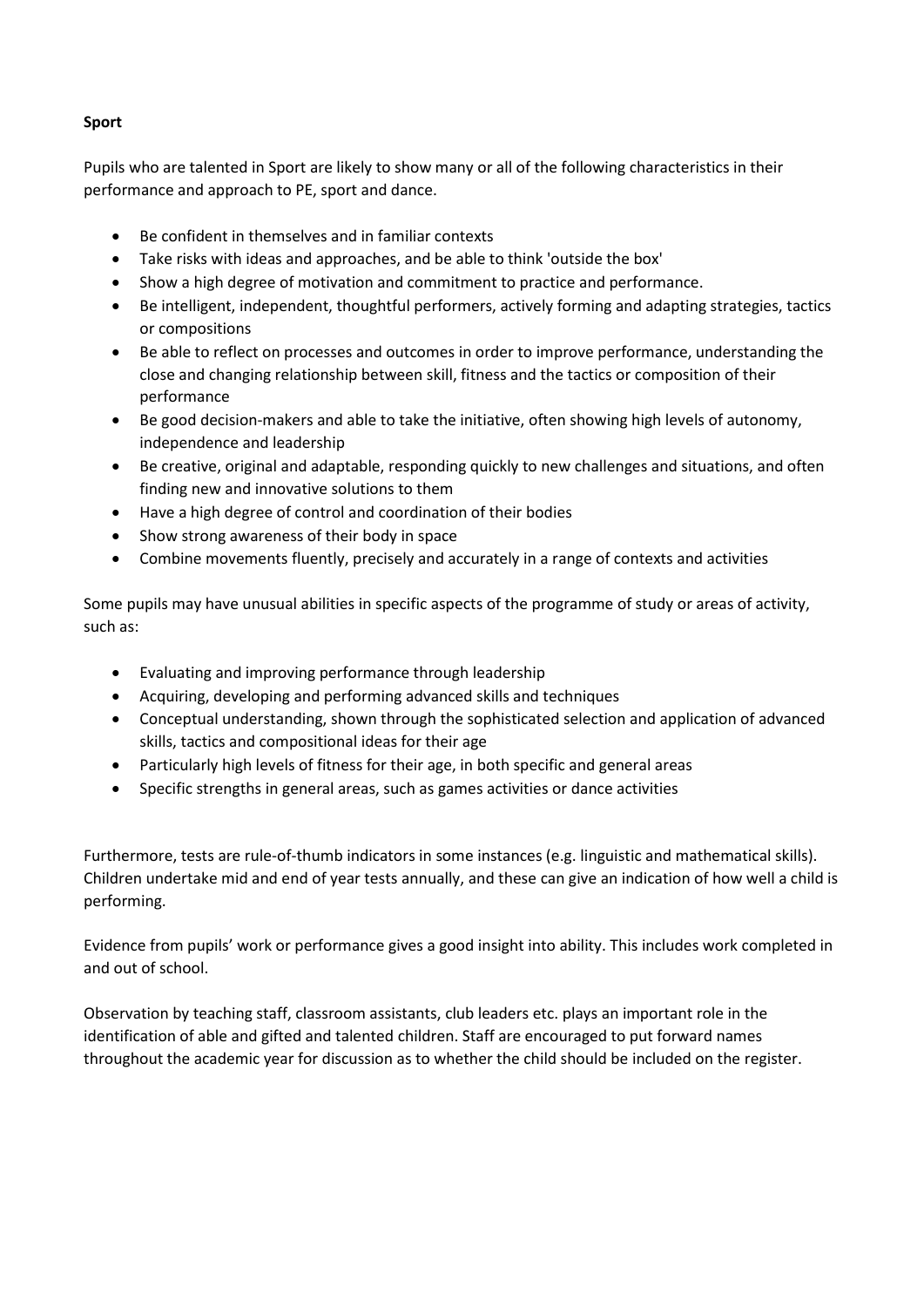# **Provision for able, gifted and talented children**

Teachers in our school plan carefully to meet the learning needs of all our children. Staff give all our children the opportunity to show what they know, understand and can do and this is achieved in a variety of ways when planning for children's learning by:

- Promoting inclusion and equality of opportunity
- Offering personalised learning opportunities
- Encouraging independence and self-assessment
- Using Critical Thinking Questions to deepen understanding when marking work
- Provide opportunities for children to use Critical Thinking Questions to give peer assessment
- Using Learning Powers and Metacogntion Activities to give children the opportunity to self-evaluate and critique their own work and performance
- Offering extension work in greater depth with increasing complexity, subtlety or abstraction
- Offering enrichment to apply skills and understanding to a wider range of problems
- Provide opportunity for acceleration provided by extending the pitch of learning objectives
- Children identified as A G&T will be set termly targets using our Tracker Forms. These targets will be created through discussions with the class teacher, the child involved and the A, G&T Lead. These will be reviewed half-termly by the A, G&T Leader and the class teacher to check current progress. This targets will not however be shared with parents.

We offer a range of extra-curricular activities for our children. These activities offer able, gifted and talented children the opportunity to further extend their learning in a range of activities. Opportunities include a range of sporting, musical, ICT, craft clubs and Engineering.

Learning is also enriched through regular homework activities linked to the work being undertaken in class. This offers teachers a further opportunity to set work at the level of individual children.

The children will also have the chance to experience a range of educational visits and enrichment days that further develop learning.

Able mathematicians in Forms 5 and 6 have the opportunity to attend weekly extension groups. In English, able pupils are offered the opportunity to extend their understanding of text through in depth group discussions. The school has close links with a number of sports clubs outside school, and children showing a talent or interest in a particular area are encouraged to develop their skills further. Pupils showing musical ability have regular opportunities to perform in assemblies and inter-school competitions, as well as joining the school choirs.

# **The role of the Able, Gifted and Talented Leader**

The Able, Gifted and Talented Leader co-ordinates the provision and practice within the school for these children. The leader's role includes:

- Ensuring that the able, gifted and talented register is up to date
- Monitoring teachers' planning to ensure that suitable tasks and activities are being undertaken by able, gifted and talented children across all curriculum areas
- Regularly reviewing the teaching arrangements for able, gifted and talented children